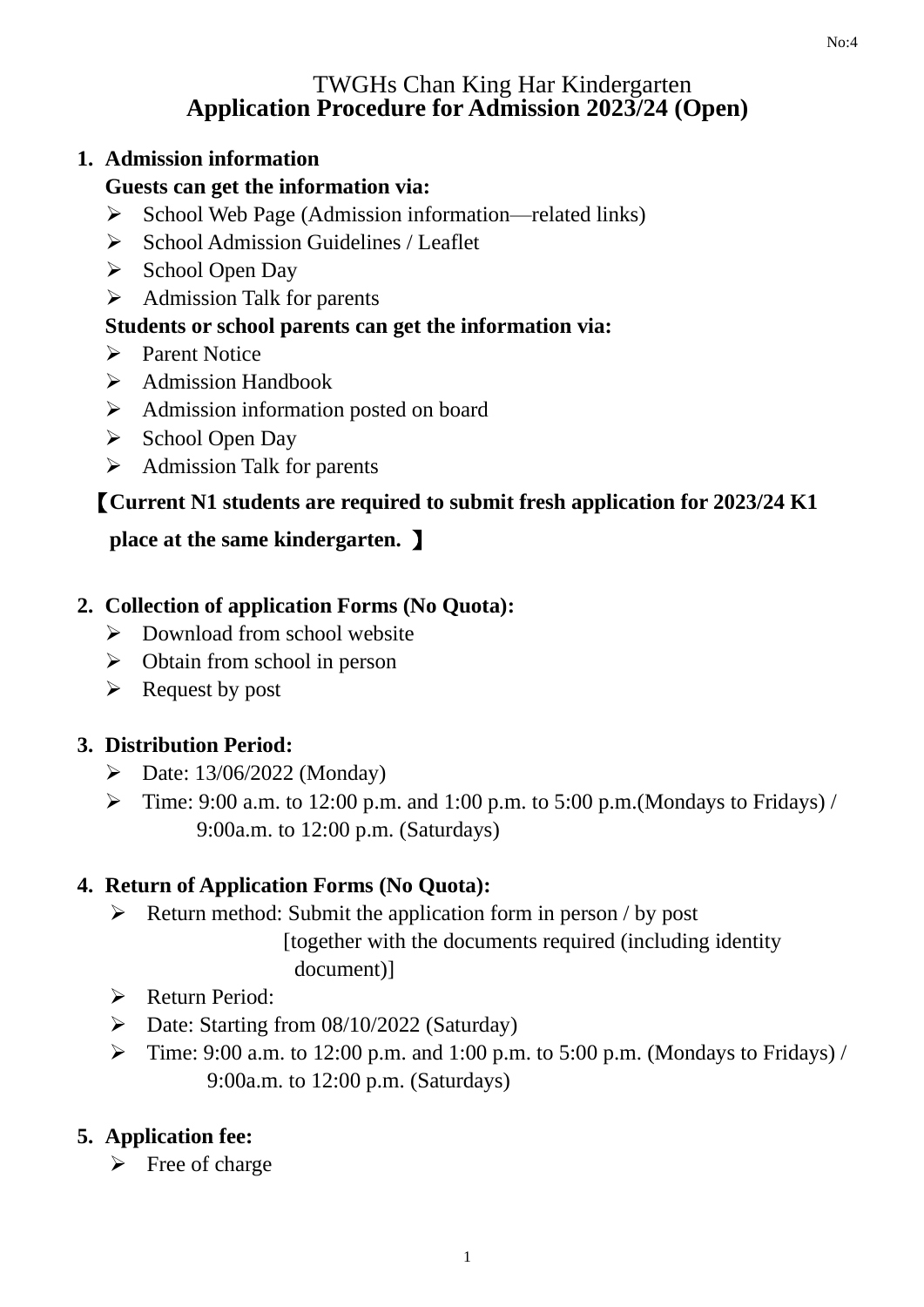# **6. Application for the "2023/24 Registration Certificate for Kindergarten Admission"**

- ➢ Education Bureau (EDB) will implement the Free Quality Kindergarten Education policy starting from the 2017/18 school year to replace the existing "Pre-primary Education Voucher Scheme". Under the new Scheme, EDB will use the "Registration Certificate for Kindergarten Admission" as the document for registration in the 2023/24 school year.
- $\triangleright$  Parents are required to submit an application for the "2023/24 Registration" Certificate for Kindergarten Admission" (hereafter referred as "2023/24 RC") to EDB from September to November 2022. The "2023/24 RC" will be open for applications in September 2022 and EDB will announce and upload the details of application onto EDB's website (www.edb.gov.hk) in due course.

### **7. Admission Criteria:**

### ➢ **Priority of Consideration will be given to:**

- $\Diamond$  Applicant with sibling(s) currently studying in TWGHs Chan King Har Kindergarten or other TWGHs' kindergartens;
- $\Diamond$  Applicant with sibling(s) or parents graduated from TWGHs Chan King Har Kindergarten or other TWGHs' kindergartens;
- $\Diamond$  Applicant whose parent(s) is/are member or staff of TWGHs;
- $\Diamond$  Applicant who resides near to the TWGHs Chan King Har Kindergarten;
- $\diamond$  Others, such as the applicant from families in need will be given due priority consideration when applying for whole day classes

# **(As the number of school places is limited, please understand that not all applicants fulfilling the priority consideration will be guaranteed a school place.)**

### ➢ **Interview performance**

 $\Diamond$  It will be based on the performance of applicants on the day of interview.

### **8. Interview Arrangements**

### ➢ **Interview opportunity**

 $\Diamond$  The kindergarten will arrange interview for all applicants

### ➢ **Date of interview**

 $\Diamond$  The interview will be conducted on 05/11/2022

### ➢ **Interview mode**

- $\Diamond$  Group and/or individual interviews will be arranged
- $\Diamond$  Parents should accompany their child for the interview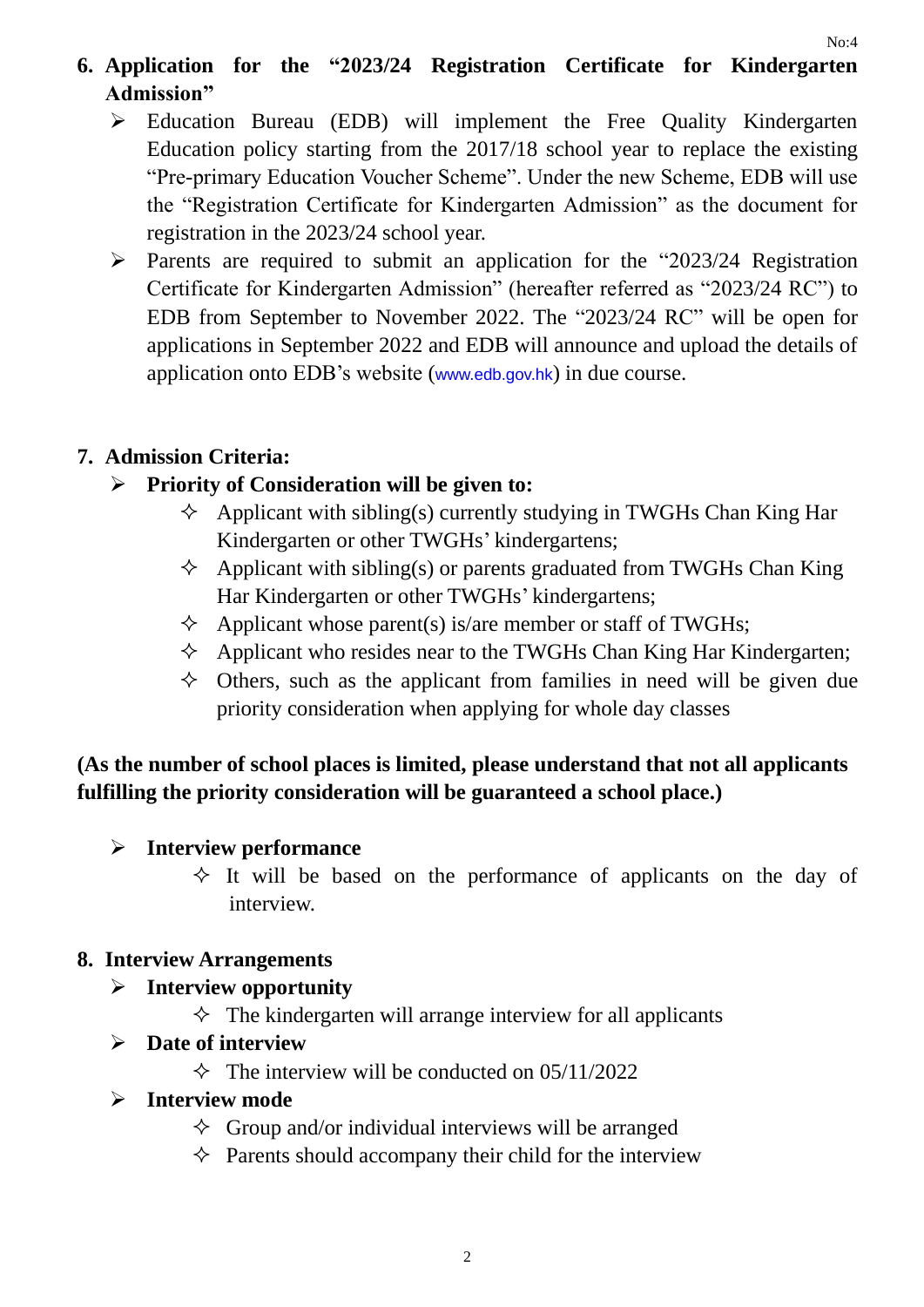### ➢ **Interview notifications**

 $\Diamond$  It will be distributed by post two weeks before the interview. If there is no notice received by then, please contact us at 2604-4380

### ➢ **Interpretation / translation service**

 $\Diamond$  Please contact us at 2604-4380 if interpretation / translation service if required

## **9. Announcement of Admission Results**

 $\triangleright$  We will inform parents of the K1 admission results before 16 December 2022 by post.

## **10. Registration Arrangements**

## ➢ **2023-2024 The number of K1 Students:**

- $\triangle$  Whole Day Class 15 Students
- $\Diamond$  Morning Class (A.M.) 49 Students
- $\triangle$  Afternoon Class (P.M.) 32 Students

We welcome new students at anytime during the academic school year provided we have the availability.

### ➢ **Successful applicants:**

 $\Diamond$  Parents should complete the registration procedures for their child from 5 to 7 January 2023 ("Centralised Registration Dates") by submitting the original of the "2023/24 RC" to the kindergarten and paying the registration fee.

## ➢ **Applicants on the waiting list:**

- $\Diamond$  If the successful applicant fails to register during the "Centralised" Registration Dates", the school may allocate the unfilled places to applicants on the waiting list.
- $\Diamond$  Then, parents should complete the registration procedures for their child according to the specified date set by the school. Parents are required to submit the original of the "2023/24 RC" to the kindergarten and pay the registration fee.

## ➢ **Unsuccessful Application**

 $\Diamond$  Applicants refer to the K1 vacancy information released by the EDB on its website after the "Centralised Registration Dates" starting at the start of February 2023.

## ➢ **Remarks**

- $\Diamond$  Please be reminded that if parents cannot submit the "2023/24 RC" during registration, the kindergarten may not be able to complete registration for their child. Hence, parents are required to submit application for the Registration Certificate to EDB within the specified period.
- $\Diamond$  The registration fee for 2023/24 K1 place half day class is HK\$970 and